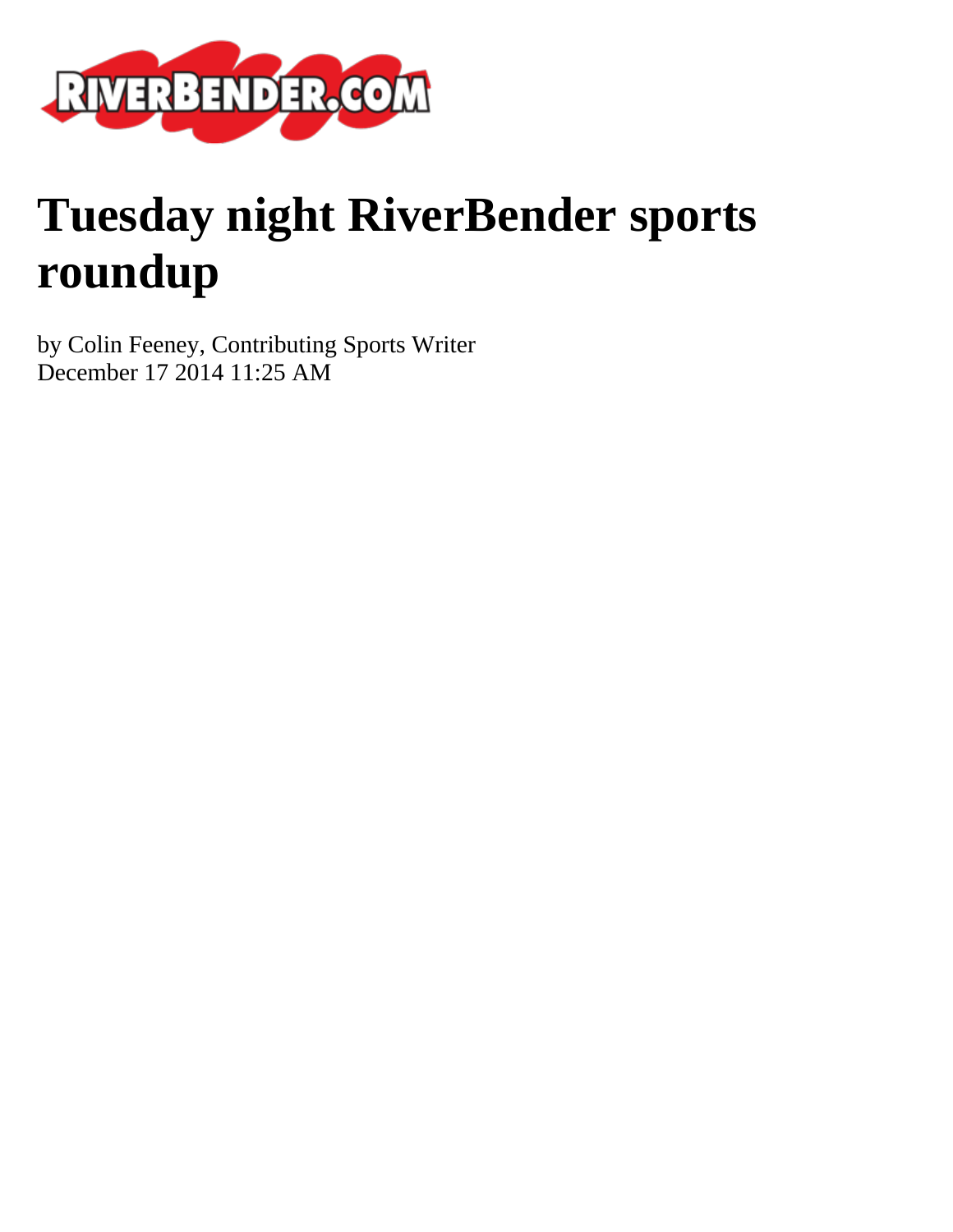

Jersey's Jake Varble led all scorers on Tuesday night with a 14-point performance in his team's 60-47 victory over Carlinville.

## **TUESDAY'S SCORES**

#### **BOYS BASKETBALL**

Carrollton 95, Bunker Hill 68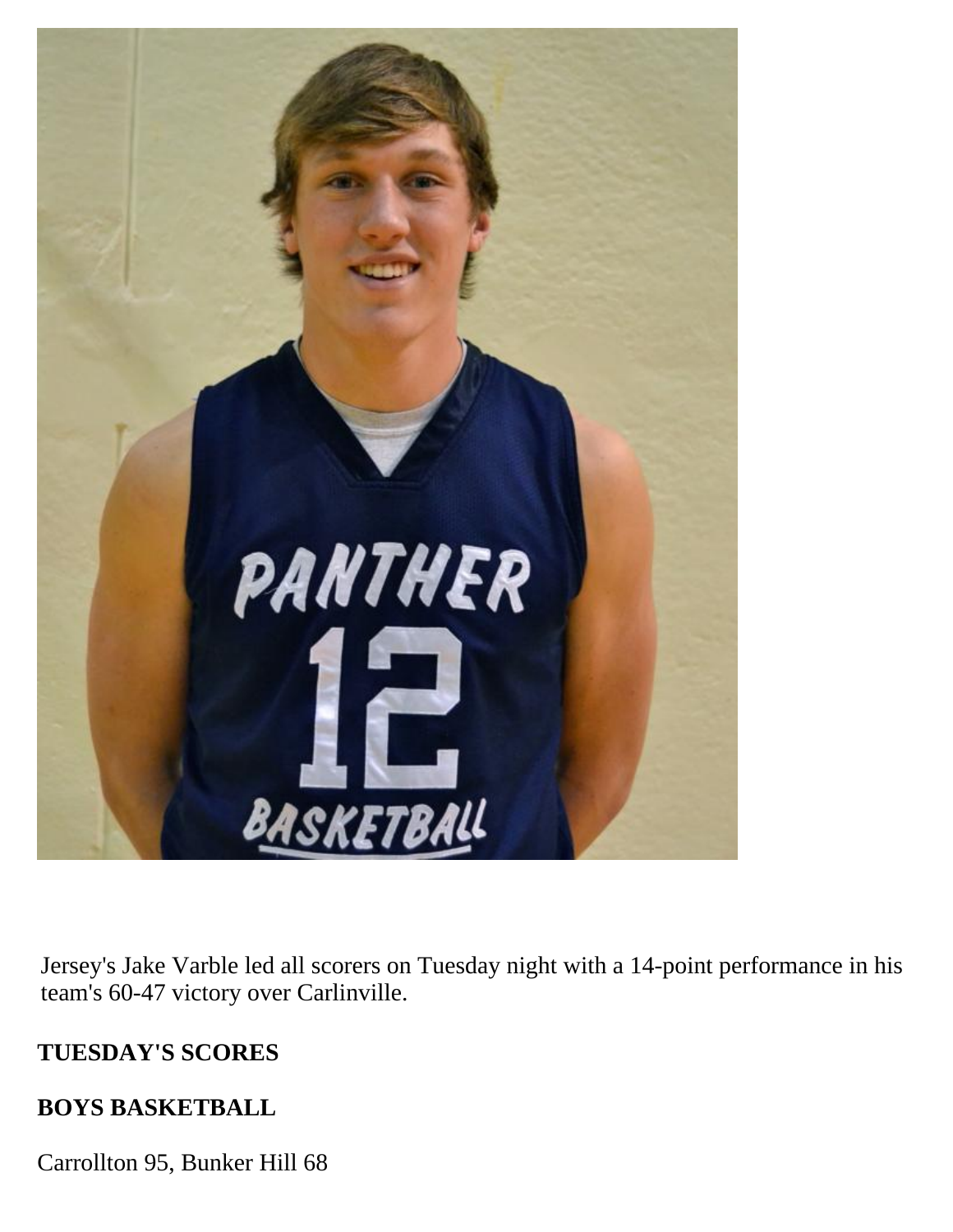Hardin-Calhoun 66, West Central 50

Piasa Southwestern 72, Staunton 45

Madison 63, Alton Marquette 47

Litchfield 56, Roxana 49

Civic Memorial 48, Mascoutah 44

Jersey 60, Carlinville 47

## **GIRLS BASKETBALL**

## **WATERLOO GIBAULT CANDY CANE CLASSIC – FIRST ROUND**

Columbia 60, East Alton-Wood River 37

Windsor (MO) 64, Roxana 49

#### **BOWLING**

**Alton bowling team now in IHSA record books**

**The Alton High School boys bowling team shot a school team series record game Tuesday night against Granite City of 3,388. The Alton individual scores were: Mat Gorman, 738; Jacob Donahue, 547; Tyler Stevenson, 659; Justin Amistadi, 651; and Lucas Pejakovich, 793.**

The Alton score of 3,388 ranks 17<sup>th</sup> place in the Illinois High School Association record books. Pejakovich's 793 places him 11<sup>th</sup> highest series in the IHSA. **Pejakavich shot a 988 in the Columbia Tourney and was the top bowler there. Over the last seven games, Pejakavich is averaging 254/game.**

**"Great job by Lucas and the rest of the team," Alton coach Jeff Woszczynski said.**

#### **JERSEY, CIVIC MEMORIAL**

**BOYS:** Jerseyville 3,079, Waterloo 2,262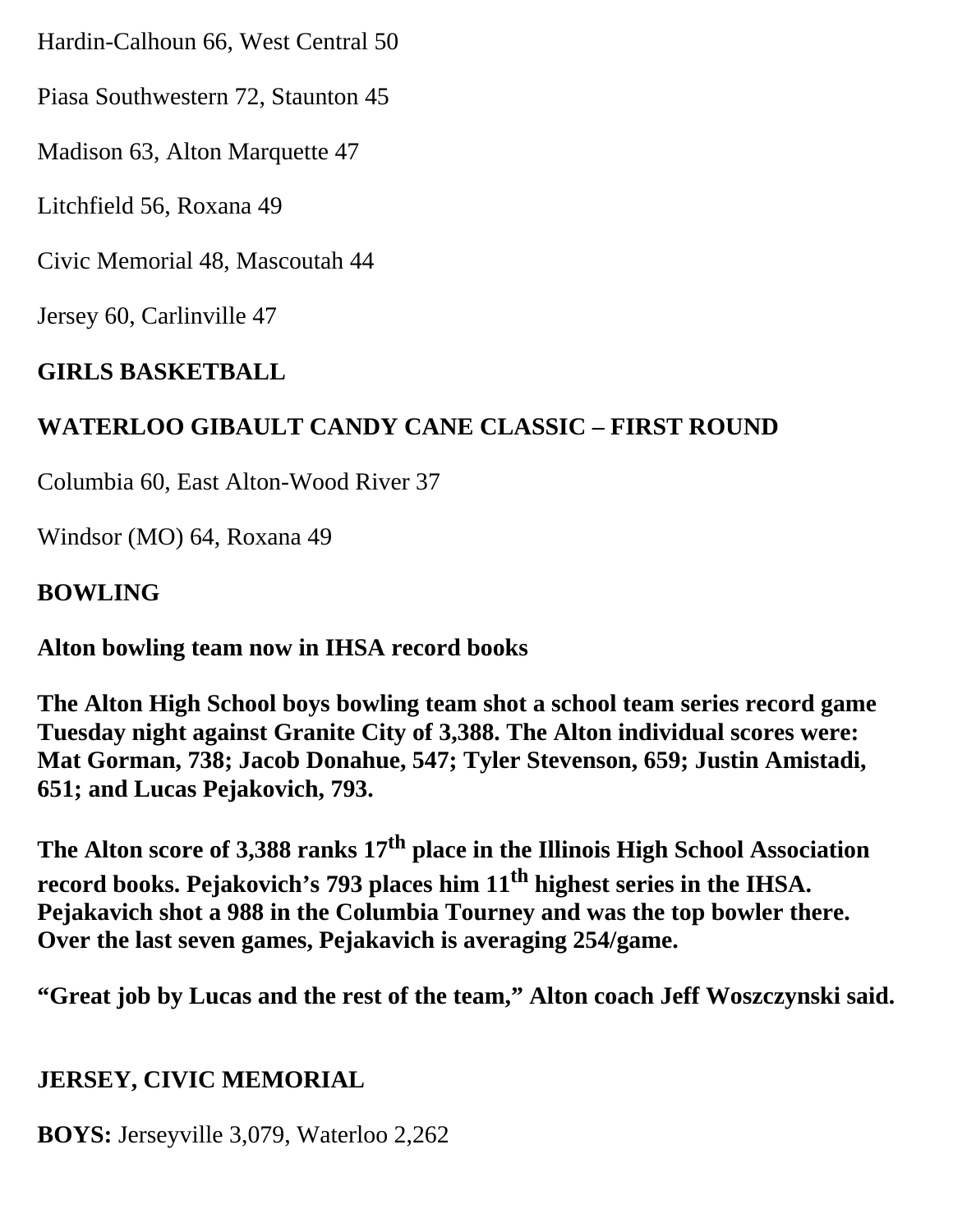**BOYS:** Civic Memorial 29, Highland 11

**GIRLS:** Waterloo 2,484, Jerseyville, 2,323

**GIRLS:** Highland 38.5, Civic Memorial 1.5

# **HOCKEY**

Civic Memorial 6, Highland 0

# **NHL**

St. Louis 5, Los Angeles 2

# **BOYS BASKETBALL**

**JERSEYVILLE 60, CARLINVILLE 47: Z. Ridenhour had 18 points to lead the** visiting Panthers to a 60-47 non-conference win over Carlinville Tuesday night.

Jake Varble had 14 points for Jerseyville, with Jake Witt and Luke Shivley each scoring 11.

The Panthers host Piasa Southwestern in a Pack The Place game Friday night.

**CARROLLTON 95, BUNKER HILL 68:** Carrollton got 19 points from Jacob Stendeback and 18 from Luke Palan as the Hawks had no trouble getting by Bunker Hill 95-68 at home Tuesday night.

The Hawks took a 41-30 lead at halftime and were never seriously threatened by the Minutemen in the non-conference match.

Jeremy Watson and Jacob Smith each added 12 points for the Hawks. Christian Summers led the Minutemen with 19 points, with Chase Williams adding 18 and Michael Yates 12.

**HARDIN-CALHOUN 66, WEST CENTRAL 50:** Blake Booth had 18 points to lead Hardin-Calhoun to a 66-50 win over West Central on the road Tuesday night.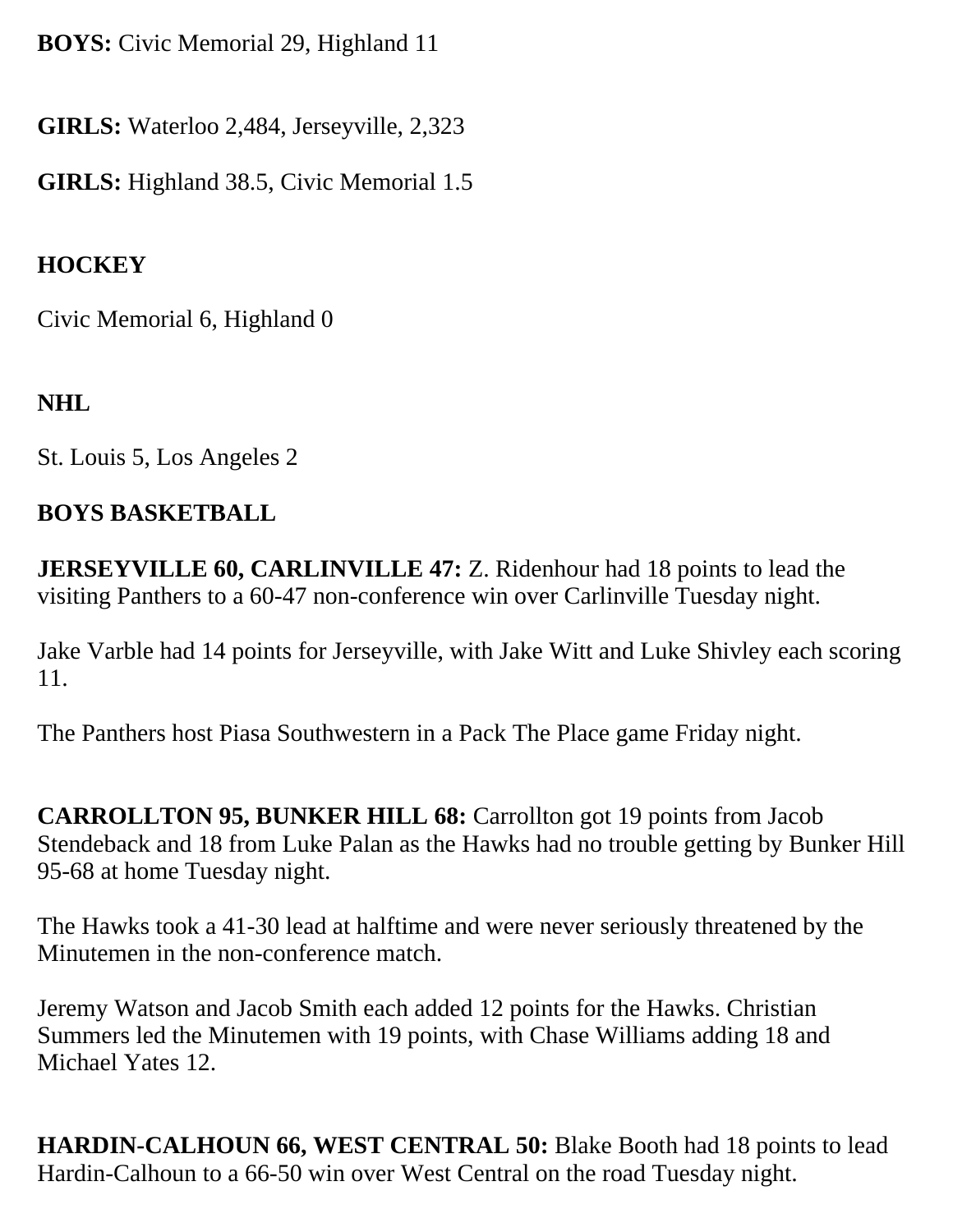Mitch Bick had 17 and Gus Baalman 11 as the Warriors improved to 4-0 overall and 2-0 in the Western Illinois Valley.

The Warriors also took the JV curtain-raiser 60-28.

Hardin takes on Brussels in the annual Apple Crate Game Friday night.

**LITCHFIELD 56, ROXANA 49:** Trace Genry had 20 points, but it wasn't enough as Litchfield handed Roxana a 56-49 loss in Litchfield Tuesday nigh.

Randy Skiff had 13 points for the Shells (6-3) and Chance Foss added 11.

# **BOYS BOWLING**

**JERSEYVILLE 3,079, WATERLOO 2,622:** Kevin Mangrum rolled a 703 series and Jacob Freand a 618 set as Jerseyville remained unbeaten in the Southern Illinois High School Bowling Conference's Mississippi Valley division with a decisvie win over Waterloo Tuesday afternoon.

Mangrum had individual games of 235, 267 and 201, while Freand rolled games of 211, 224 and 183.

Brandon Handler added a 603 series (223, 223, 191) and Trevor Ayers had a two-game set of 439 (203, 236).

**CIVIC MEMORIAL 29, HIGHLAND 11:** Ryan Hayes carded a 647 series and Alex Zukas added a 621 as Civic Memorial defeated Highland 29-11 in a Southern Illinois High School Bowling Conference Mississippi Valley division match at Airport Bowl Tuesday.

Hayss had games of 210, 233 and 204 for the Eagles, with Zukas rolling 172, 269 and 180. Dalton Harshbarger had a 614 set (190, 233, 191), Jacob Troekler a 608 (191, 224 and 193) and Phillip Ramos a 608 (196, 207 and 205). The Bulldogs were led by Jordan Buske, who had a 674 series (182, 258 and 234).

CM had a total pinfall of 3,098 to Highland's 2,810.

# **GIRLS BOWLING**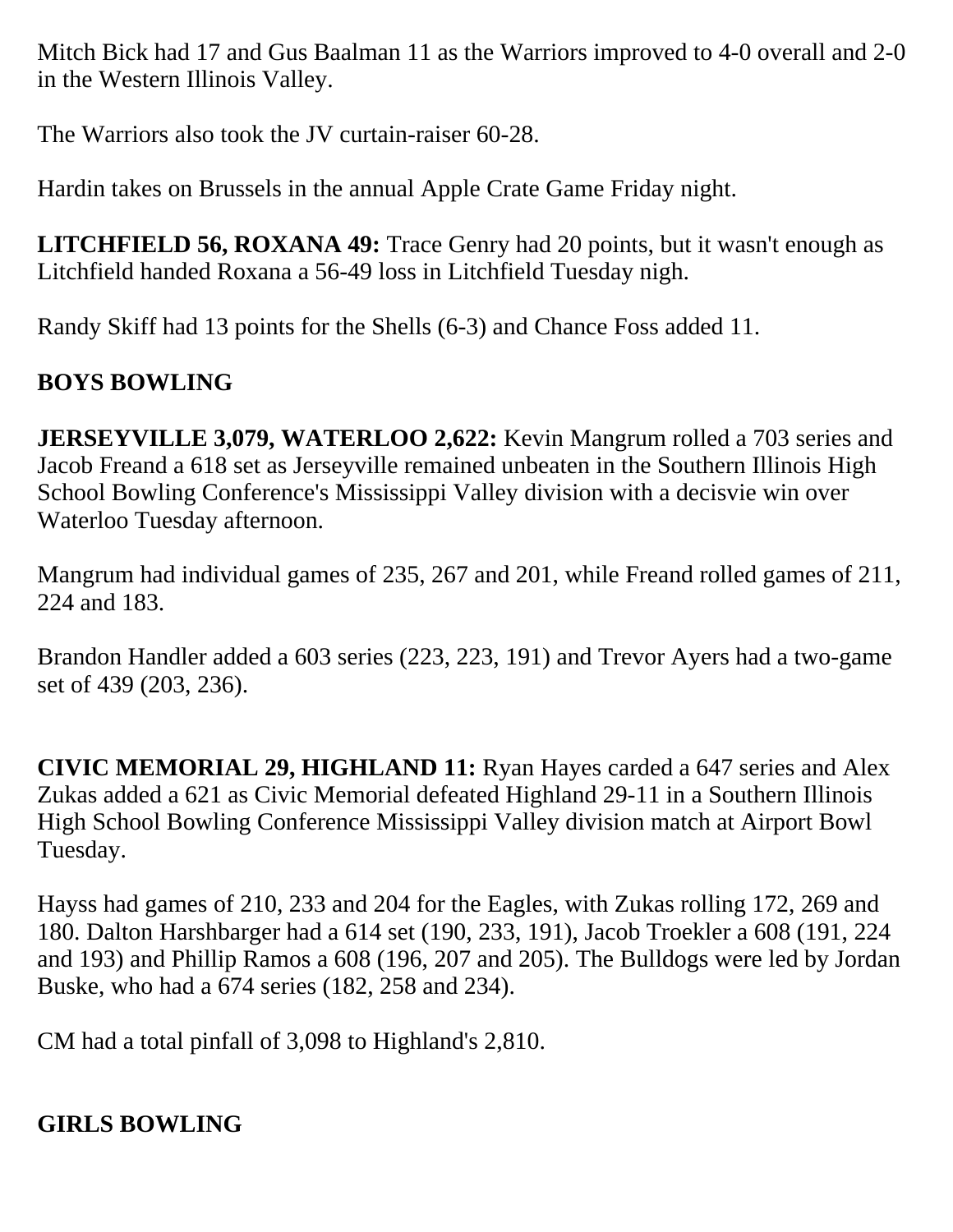**WATERLOO 2,484, JERSEYVILLE 2,323:** Emily Stemmler had a 517 series, but it wasn't enough as Jerseyville's girls bowling team fell to Waterloo in a Southern Illinois High School Bowling Conference Mississippi Valley division match Tuesday.

Stemmler had games of 203, 177 and 137 as the Panthers fell to 5-4 on the season.

Taylor Stocks had a 489 series for the Panthers (199, 162, 128) and Lindsay Vanost had a 475 set (158, 157, 160).

**HIGHLAND 38.5, CIVIC MEMORIAL 1.5:** Joanna Krankel rolled a 447 series for Civic Memorial's girls bowling team, but Highland had no trouble topping the Eagles in a Southern Illinois High School Bowling Conference Mississippi Valley division match Tuesday.

Krankel had games of 154, 161 and 131 to pace her side.

The Bulldogs were led by Lexi Korte's 576 series (156, 214 and 206).

# **HOCKEY**

**CIVIC MEMORIAL 6, HIGHLAND 0:** Brayden Emerick had a hat trick and Civic Memorial had a five-goal outburst in the third period as the Eagles blanked Highland 6- 0 in a Mississippi Valley Club Hockey Association game at East Alton Ice Rink Tuesday.

Jacoby Robinson, Konnor Loewen and Aaron Scott also scored for the Eagles, who improved to 2-5-2 in the MVCHA Class 1A West. Highland fell to 2-6-2 in the Class 1A East.

CM outshot the Bulldogs 26-11

# **NHL**

 **ST. LOUIS 5, LOS ANGELES 2:** Vladimir Tarasenko had his second hat trick of the season as St. Louis overcame a two-goal deficit to defeat the Los Angeles Kings 5-2 at Scottrade Center Tuesday night n the front end of a home-and-home series.

Marian Gaborek had scored twice for the defending Stanley Cup champions in the second period, but Tarasenko scored his first goal at 12:29 of the second. A three-goal